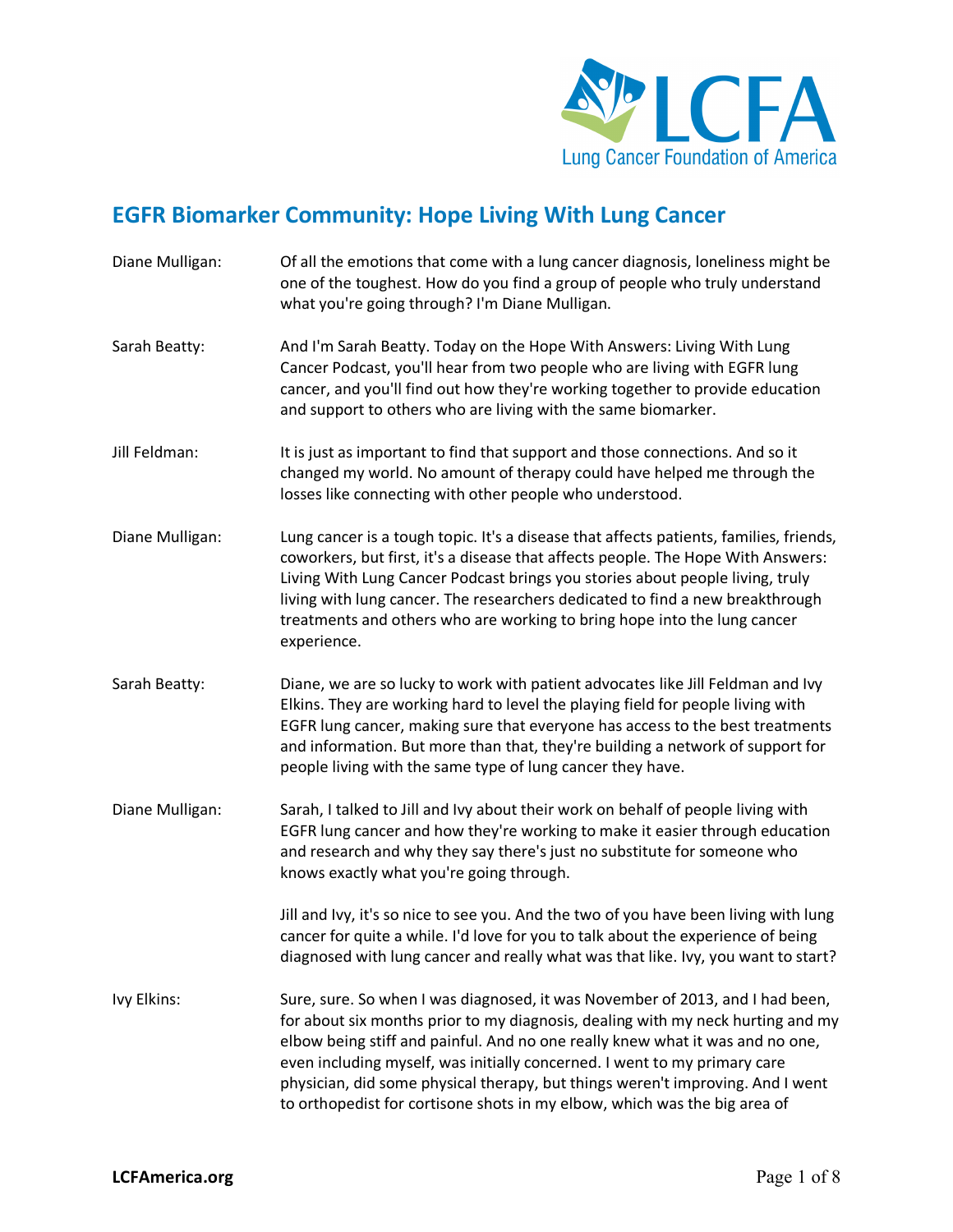

concern. And I even went to a rheumatologist, but no one could really figure out what was happening. But I certainly didn't think that it was going to end up being lung cancer. So when I finally had an MRI done of my elbow and they found a mass that had eaten away at the bone, I still didn't think that that was lung cancer.

I thought it could be a benign growth or it could be some sort of primary bone cancer, but low and behold, after having a biopsy and further tests - PET scan, CT scan, it turned out that I had stage four lung cancer that had spread to my bones. And also in my brain, I had eight small, very small lesions in my brain. So to say that I was shocked is an understatement because at that point in my life, I was 47, very healthy, active. I mean, I had no idea that I could even be diagnosed with lung cancer. I didn't think I had any risk factors. I didn't know at that point what I know now, which is that anyone with lungs could get lung cancer. I was and my family, we were all just devastated and shocked when I was diagnosed.

- Diane Mulligan: Well, I'm sure you were and the family too. And for Jill, it's kind of the opposite for you because you have such a family history.
- Jill Feldman: Yeah. And I mean, most of my whole life revolved around lung cancer, having lost my dad when I was 13 and a couple grandparents, and then my mom and my aunt when I was in my twenties. So I had known that I could get lung cancer, but when I was actually diagnosed, I felt differently. And so when my mom was diagnosed with lung cancer is when I started getting periodic CT scans. And my first couple of scans I would do every three years, they were okay. And then there was something found on a scan and we watched it for three and a half years. And I'll never forget the appointment. I was at a pulmonologist appointment for my brother who has COPD, and I had the pulmonologist look at my scan. So when he came back in the room and said my scan looked ominous, I was speechless. Literally, he said, "Are you okay, Jill?" And I said, "Yeah." I just never expected it to be me. I had been preparing myself that my brother would get lung cancer because he had COPD.

So that, I was 39 years old and it was in 2009. And I had four small kids whose only association with the disease was death in my family and actually a few friends. And so they were scared. And my biggest fear was becoming a reality. I was following in my family's footsteps. And at first, I was diagnosed stage one. And so I'm like, okay, I'll take one for the team. I'll use this in advocacy. But then when the cancer kept coming back and my prognosis changed and I was stage 4A, it was contained to my chest back in 2012, 13, I was terrified because there wasn't any promising research at the time to convince me that my path would be different than my parents. And as far as my family, I mean, how many times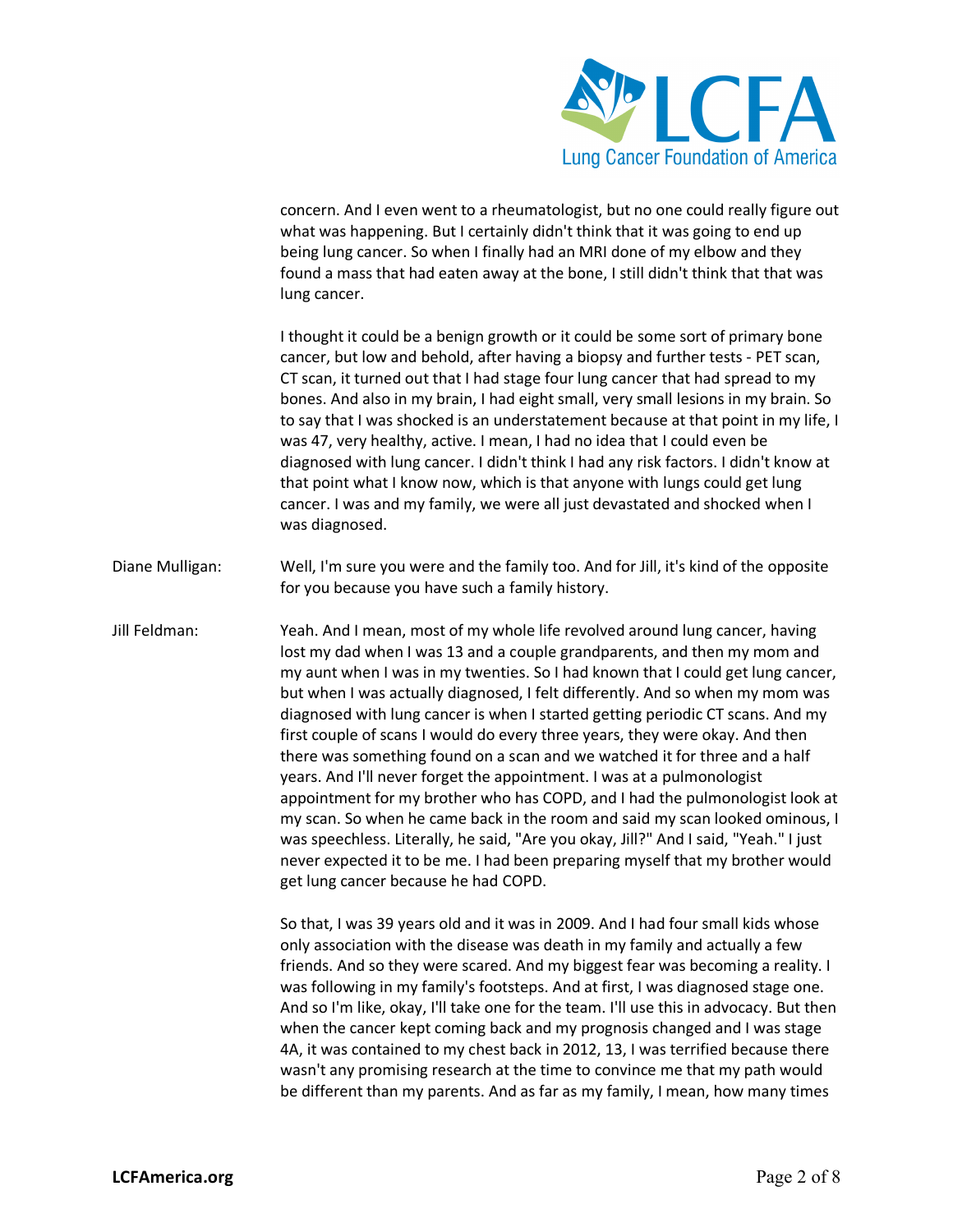

does one family have to hear again and again, it's lung cancer. So it really was more devastating than I imagined it would be because of my intimacy with the disease before. It puts it in a whole different perspective. And when your emotions are involved, it's a completely different ball game.

- Diane Mulligan: Absolutely. Now the two of you have worked together as advocates for a long time. I want to know what does it mean to be able to connect with other people who are also living with lung cancer, and how do these connections really help you in your own life?
- Ivy Elkins: Really incredibly helpful. When I was diagnosed, actually the first person I met was Jill. At the time, she just lived 10 minutes away from me. We had several mutual friends, but we had never actually met. And she pretty much gave me on the phone a crash course, and it was lung cancer 101, and told me all of the things that I needed to know, things that I should ask my doctor, even helped me change my appointment to a different thoracic oncologist who she thought would be better for my situation who I actually adore and have been with since I was first diagnosed, so almost eight years. So it was tremendous to have someone to talk to who was also living with lung cancer. I also had young kids when I was diagnosed. And we talked about all kinds of things, including what to tell the kids, how to tell the kids, just everything.

And it has been helpful throughout my time living with lung cancer. I don't think you can underestimate how alone someone might feel when they're diagnosed and not knowing the language and terminology. And meeting someone who understands what you're going through, whether it's someone close by, like Jill and I are physically, or whether it's online through a patient group, like the EGFR Resisters, is just an incredible way to connect and feel like you're not alone, that you have people who can really, really understand.

Jill Feldman: Yeah. And again, it was different and there really aren't words to explain the feeling of helplessness that I felt when I watched my mom and dad and aunt be diagnosed, suffer and die from lung cancer. There wasn't any support. There was no compassion. People didn't understand the disease. There weren't any grassroot lung cancer walks or events anywhere in the country. And there certainly wasn't a lung cancer community. And so for me, it was coincidence or fate, but the first organization in the country dedicated exclusively to lung cancer was founded in my community, and I got involved. And I wasn't a patient, but even as a loved one or a caregiver, it is just as important to find that support and those connections. And so it changed my world. No amount of therapy could have helped me through the losses like connecting with other people who understood. And then when it came full circle and I was diagnosed, it also armed me with a lot of information and knowledge. So that was helpful.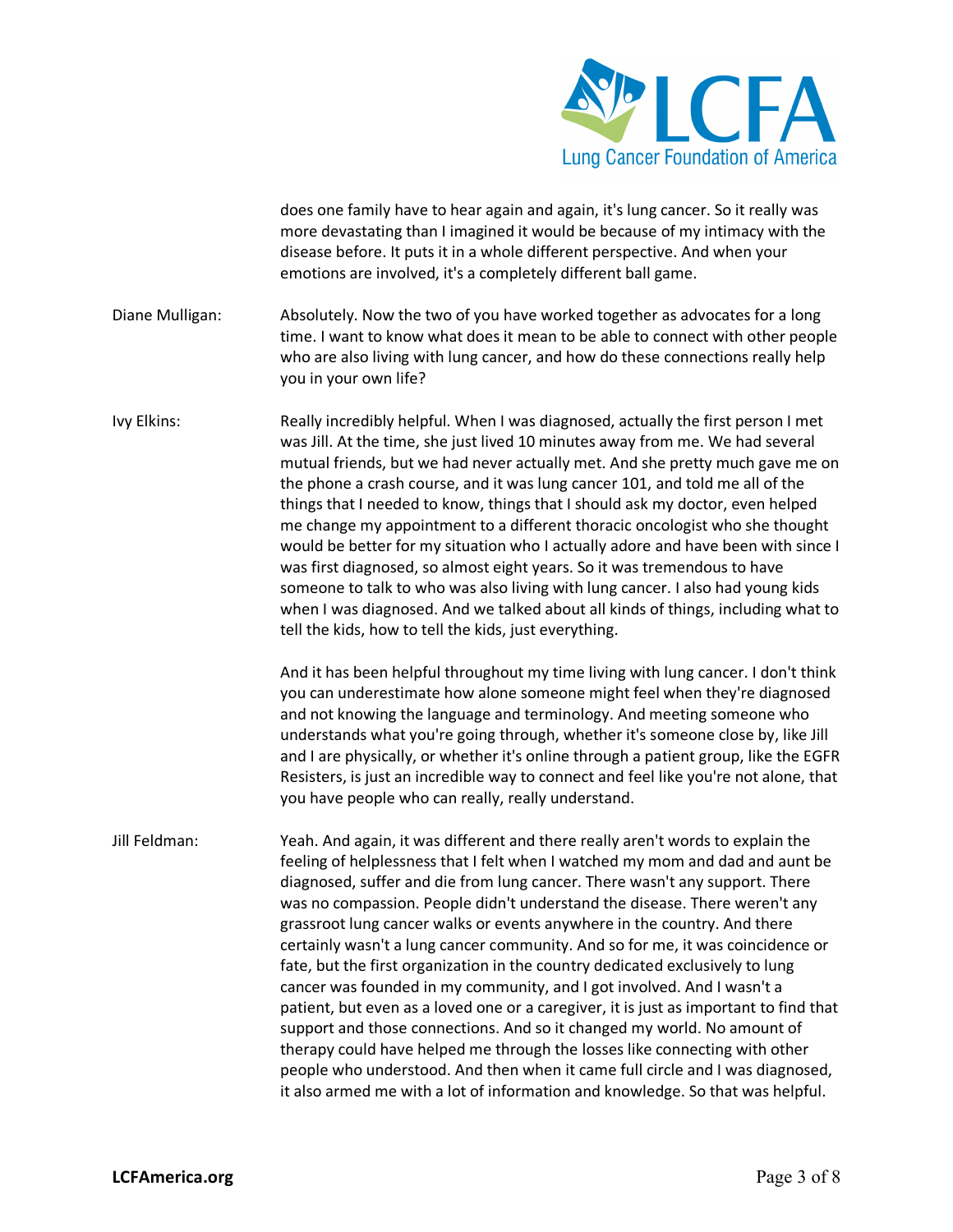

But more importantly for me, I knew that my kids also would never have to suffer in silence like I did.

Diane Mulligan: So is that one of the reasons why you started the EGFR Resisters group?

Ivy Elkins: Yes. We started the EGFR Resisters groups for a number of reasons. I mean, we wanted patients to have others who they can connect with. While we are in the Chicago area, a major city, and there are a number of people living with lung cancer, people get diagnosed everywhere. And in some smaller communities, they might not know another person with lung cancer. They might never have connected with someone. So having these online communities is so important for people to get support and gain education from each other and from some of the events and webinars we put on through the community. There's a lot of things that you can learn through being part of one of these patient communities, like information about new treatments and clinical trials.

> I mean, if there's something that you are considering as a patient going on in terms of a treatment, there's nothing better than being able to reach out to the community and say, "Hey, how is this going for you? What's been your experience? What side effects are you dealing with? How are you handling these side effects?" It's really an incredible resource. But I do have to say one of the other reasons why we created the EGFR Resisters is because we also recognize that there's a desperate need for increased lung cancer research. And while we've made a lot of strides, there's still a lot more to be made, and we really want to get to the point where EGFR lung cancer can be treated like a chronic disease. So through the force of our community, we've done a lot of work in creating partnerships with other advocacy groups, with industry, with different organizations in order to come up with ways to accelerate research. And that was really important to us when we started the group.

Diane Mulligan: I love the part about accelerating research, but Jill, what are some of the other reasons that you joined with other groups like the LCFA group?

Jill Feldman: Well, I think Ivy did a great job of covering about the EGFR Resisters. I do want to add to that though that it's just as helpful for loved ones or caregivers to join the group and to be able to have someone to connect with, because that is a whole different set of uncertainty and worries that only those who have the lived experience can understand. But I think what I love about the group and connecting with other organizations like LCFA is that we are better together. Working together, collaborations are key to advancing anything, to advancing research, to advancing support, to make advancing connections between researchers and patients. And so I think when you work alone in a silo, nothing can be accomplished that's going to really provoke systemic change, but when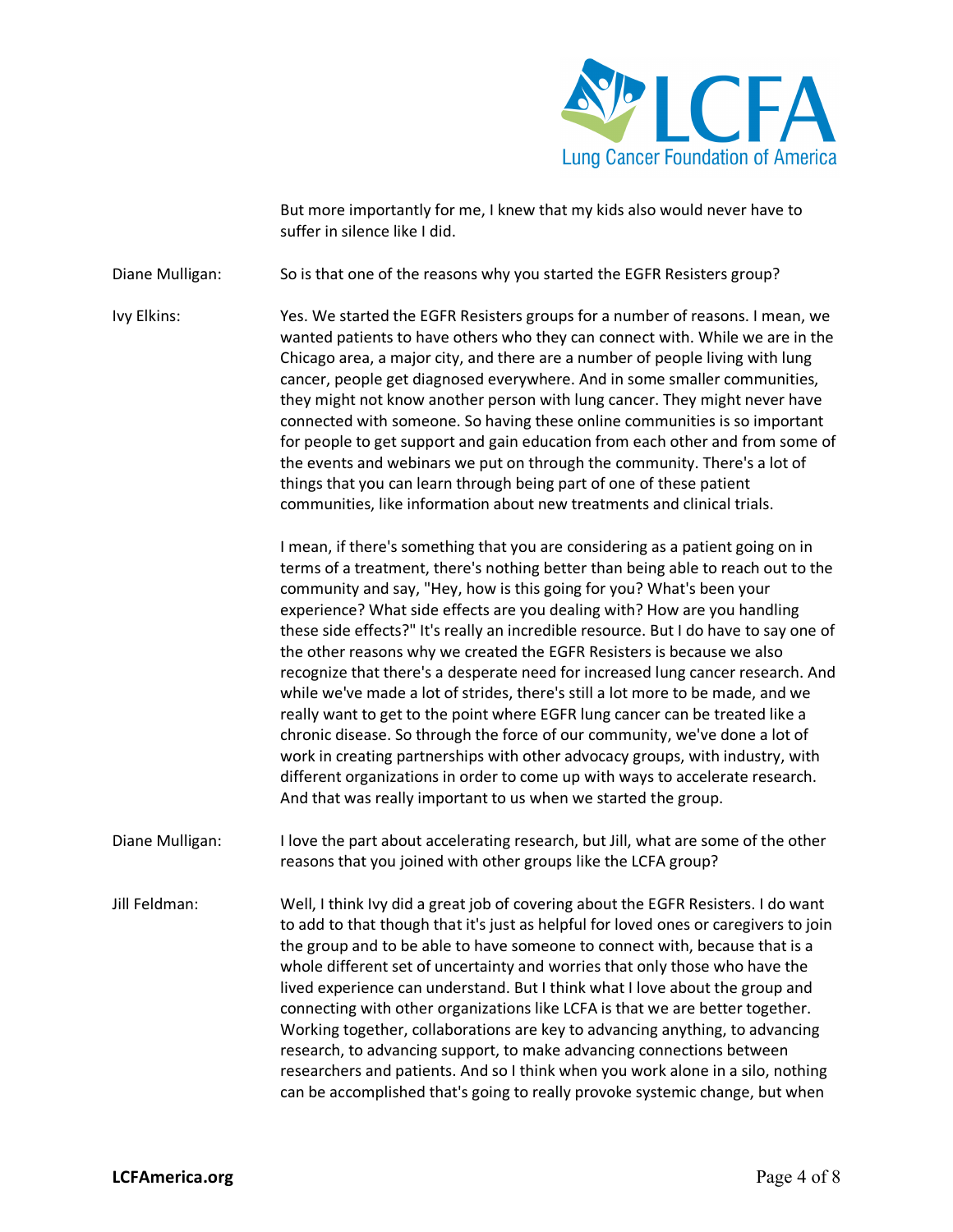

you collaborate like the way we do, it's really gaining different insights because no one person or one organization has all the answers. And when we challenge each other to think critically, that's when the best ideas, the best outcomes happen.

- Diane Mulligan: Absolutely. And Jill, you've been living with lung cancer for a long time. How many years now?
- Jill Feldman: Well, tomorrow, it will be 13.
- Diane Mulligan: Wow. That's outstanding. Not outstanding that you have lung cancer, but outstanding that you've been living with lung cancer for that long, and that's really good. And you've been able to see some incredible changes in treatments. Can you talk about how the discovery of the EGFR mutation and its submutations have made a difference in your treatment?
- Jill Feldman: Oh, yes. Yeah. When I first got involved in advocacy, the only distinctions doctors could make was whether you had small cell or non-small cell lung cancer in 2001, and you had three treatment options: chemotherapy, surgery, or radiation. And often the treatment and the side effects that came with it were worse than the cancer itself, and really the benefit was marginal. I mean, that was the world that my parents, when they were diagnosed. So when the whole EGFR was discovered, and that was back... Well, it was discovered in the early 2000s is when it was started, was being talked about within the community.

It wasn't until 2013 that the first treatment was approved as first line therapy. So it really took a decade, more than a decade to discover this gene and then understand it, understand the biology of it and figure out how to treat it. But if you look at the past five years, the advancements in research have galvanized the community with the number of therapeutic options and the different indications where they can be used. It has literally just the been... It's been like a tsunami came in in a good way and just changed it, changed the entire landscape. And so it makes it more complex and complicated than it was before where you don't just test for non-small cell or small cell. There's all these different mutations, but as research advances and as we learn more, we're seeing that really lung cancer is not one disease and that there are very different treatments depending on the type that you have. And getting those treatments, getting the right treatment for the type of cancer you have is lifesaving.

I mean, that makes a difference in life expectancy. My dad died three months after he was diagnosed with lung cancer. My mom died six months after she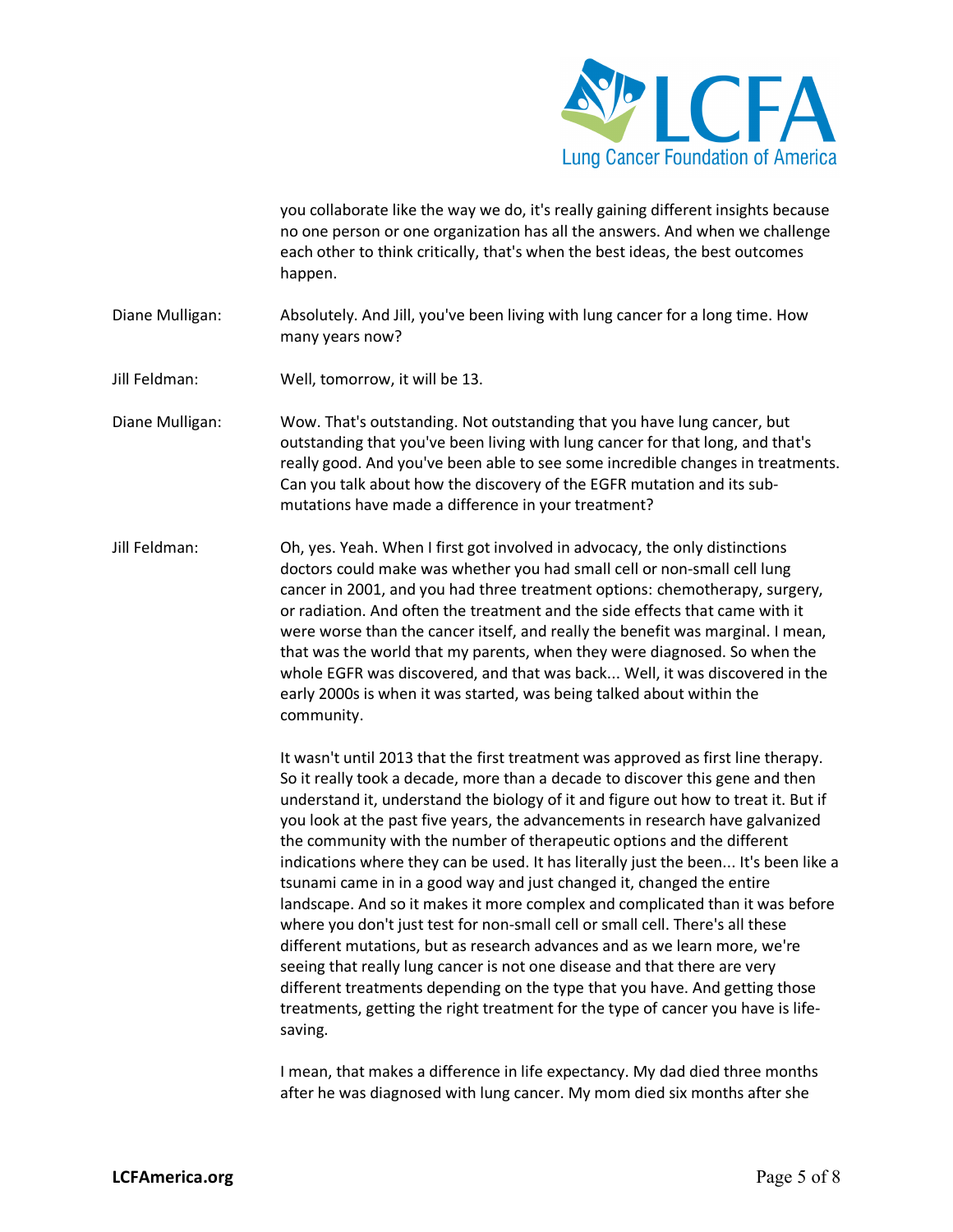

was diagnosed. When you look at someone like Ivy, who has lived eight years since she was diagnosed, that is the difference in these biomarkers that are being discovered and how people are treated. And it's amazing, and it's really, really been exciting, but we still have a long way to go. And so it really is now for me and I think for a lot of people, it's balancing that hope with urgency.

Diane Mulligan: I think you're absolutely right. I mean, I'm interested for you. Tell us about how where you lived has impacted your access to care.

Ivy Elkins: So I live just outside of Chicago and because of that, I have been really fortunate in accessing care because there are major academic medical centers, both University of Chicago and Northwestern in addition to others, that are very close by to me, but that isn't necessarily the same everywhere. And in fact, I'm more in the minority of people being diagnosed with lung cancer in that there are experts right where I live, who's expert, fantastic knowledge leaders in oncology and in particular thoracic oncology and clinical trials and great surgeons, but it really is a problem that treatment for lung cancer, and not only treatment, screening, diagnosis, everything really, really varies or can vary depending on so many different things. It could be geography, where you live. It could be other determinants of health equity, whether it's racial, socioeconomic, ethnic, age, so many different things.

> So I consider myself extremely fortunate being diagnosed and living where I am and having the abilities financially to access treatment. Again, it's not the same for everyone. And one of the things that we have tried to do with the EGFR Resisters is to reach people who are not necessarily at these major academic medical centers, who are being treated in community centers, where they might have an oncologist who treats all different kinds of cancer, and because the field's changing so rapidly, might not know about the latest treatments and clinical trials. And that's what we can share with other members of the community. However, we still know that we are not reaching everyone. There is still people who might have issues with technology who we can't reach, or may have just issues with connecting because they might feel that our group might not be representative of their experience and they are not comfortable connecting with us. So it's a challenge and it's something that's going to take really everyone in the lung cancer community working together and working hard to overcome, because personally, I would love to see a world where everyone who is diagnosed with lung cancer has the same access and the same possibility for treatment as everyone else.

Diane Mulligan: And it's so true. I mean, Jill, you were talking about we still have so much, so far to go when it comes to treatment and to dealing with the cancer. And Ivy, the access is another issue where we have so far to go. So while we've made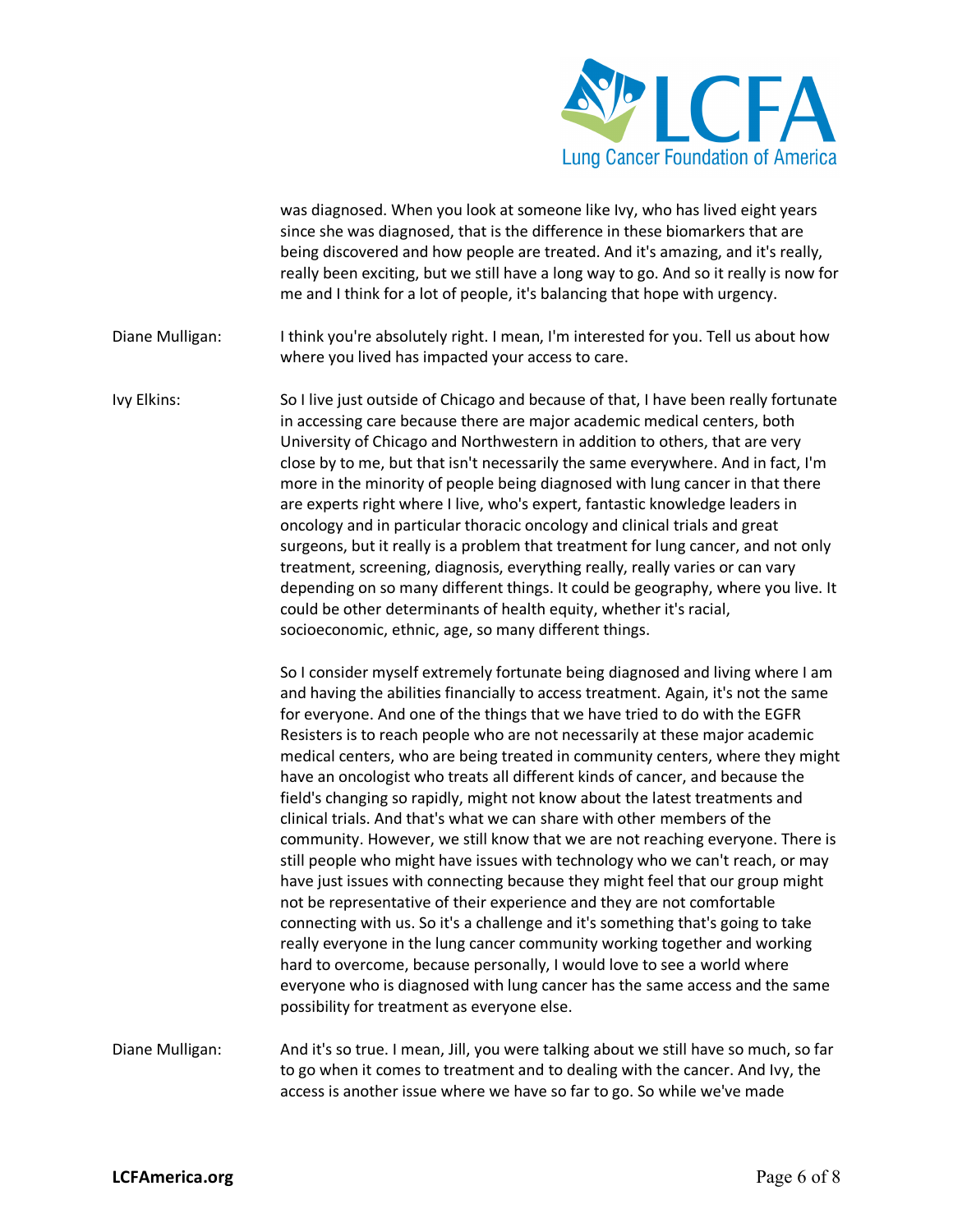

fantastic strides, we still have quite a bit to do. And I'm so glad you ladies are out there working on that. So, Jill, last question. Many people have said that a cancer diagnosis is a gift. Personally, I don't know anyone who said that, but I know that there are people out there. You say it's a gift you'd like to return. So I want to know how does humor help you when you're diagnosed with lung cancer?

Jill Feldman: Yeah, so it is. I do say I would've returned it a long time ago had it been a gift. So people do say that a lot, and I choose to kind of say, I look at silver linings, but humor is such a big part of coping and what our family uses. And we always have used it. I mean even with my parents. And actually when I was younger, I didn't think it was so funny, but as I got older, I realized it was a coping mechanism and that it really kind of allows also, it kind of gets the elephant out of the room. It allows whether you're just with family or my kids or friends, it kind of just takes that kind of nervousness out of the air where people can talk about it, can talk about the lung cancer without it having to be everything scary or negative about it.

> And I was just telling someone the other day, and I can't even remember what it was that I was on, but that I always shower and I always put on makeup and do my hair for my doctor's appointments because I want to look like I'm worth saving. And so it's like using those little kind of jokes just kind of lightens the mood. And I think sometimes, it takes people a while to get there, and some people aren't comfortable with it, and that's okay if I have one friend that is not comfortable with the joking. But actually what I do is I think I do it even more around her. And then she gets that half "Ugh!" where she makes the face, but she kind of giggles. But that's just, it's real. It's part of life, my life, like anything else in my life is. And humor helps with everything. And so I have always used it.

- Diane Mulligan: What a great way to end this part of the podcast. Where can people find EGFR Resisters?
- Ivy Elkins: There is a number of places they can go. We have a website, egfrcancer.org, and that is a great place to go to read about all of our programs and everything that we offer. And anyone can sign up. We have a monthly newsletter that we send out. So anyone can sign up on our website to receive our monthly newsletter. Now patients and caregivers can also access our closed Facebook group where they can answer just a few questions and join. And the reason that that's only available to patients and caregivers is that we want them to be very comfortable with sharing things that are personal to them that they might not want to have other people know about, to be honest. And then we also have a good presence on social media, both on Twitter and on Instagram. So there's a lot of places where you can go to learn more about us.